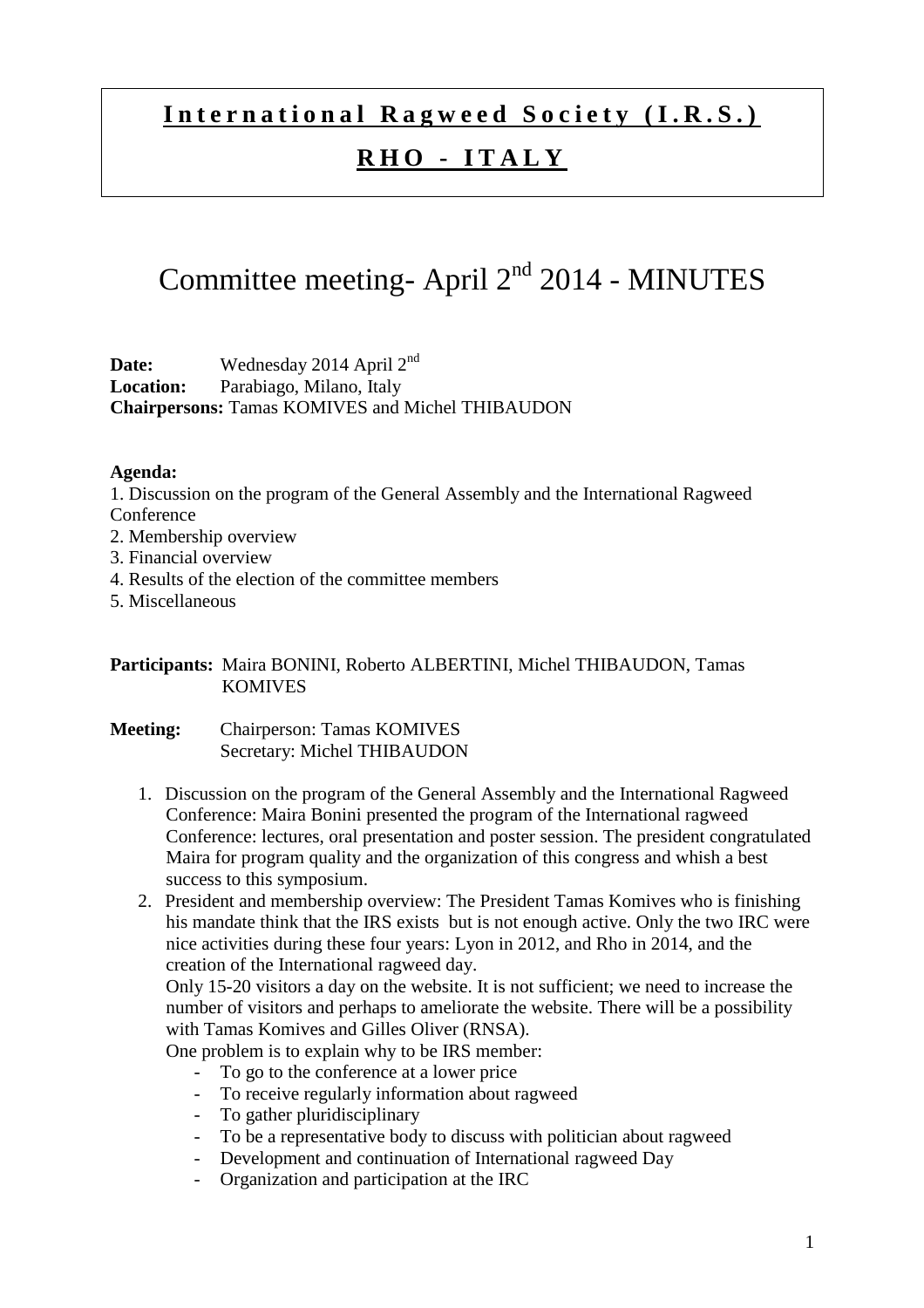- Increase the information on the website adding information on ragweed data of each country
- Create a restricted area for members with some information, IRC presentation and maps of each country with some local information and data on ragweed
- Necessity of modernization of the website
- During the next international exposition in Milano in 2015, IRC may participate creating a specific webpage
- Preparation of a flyer for the next Weeds congress in Montpellier
- Add the IRS logo in all Cost Smarter action, i.e. for Ophraella action
- Proposition for the next events of IRS:
	- o One day during the EAS congress in Lyon in July 2016
	- o Next IRC in 2017 for instance in Budapest
- Try to increase the number of young members
- 3. Financial overview: As Christian Boehren is not present and cannot continue to be the treasurer we need to find a new treasurer among the committee members; A proposal is made for Mrs. Marie-Agnes Chapgier. The members agree this proposal, we need to ask her. The financial presentation show:
	- No debits, only some bank costs for international bank transfer
	- Credits with the fees and 2000 euro from RNSA corresponding to the benefits of the  $2<sup>nd</sup>$  IRC in Lyon in 2012.

Proposal to increase the IRS fees from 10 to 20 euro a year at the beginning of 2015. The fees for retired and student and for association will not be moved. Receipt dues must be sent to the members by treasurer.

4. Election of Committee Members

The results of the elections of the committee members are:

| <b>Candidates</b>             | <b>Results (number of votes)</b> | <b>Electe</b> |
|-------------------------------|----------------------------------|---------------|
| <b>R.ALBERTINI</b>            | 12                               | <b>YES</b>    |
| <b>M.BONINI</b>               | 15                               | <b>YES</b>    |
| <b>M.CHAPGIER-LABOISSIERE</b> | 13                               | <b>YES</b>    |
| <b>P.COMTOIS</b>              | 11                               | <b>YES</b>    |
| <b>JL.DA PASSANO</b>          | $\overline{7}$                   | NO            |
| <b>T.KOMIVES</b>              | 15                               | <b>YES</b>    |
| <b>L.MAKRA</b>                | 11                               | <b>YES</b>    |
| <b>H.MUELLER-SCHAERER</b>     | 14                               | <b>YES</b>    |
| <b>U.STARFINGER</b>           | 11                               | <b>YES</b>    |
| <b>M.THIBAUDON</b>            | 16                               | <b>YES</b>    |